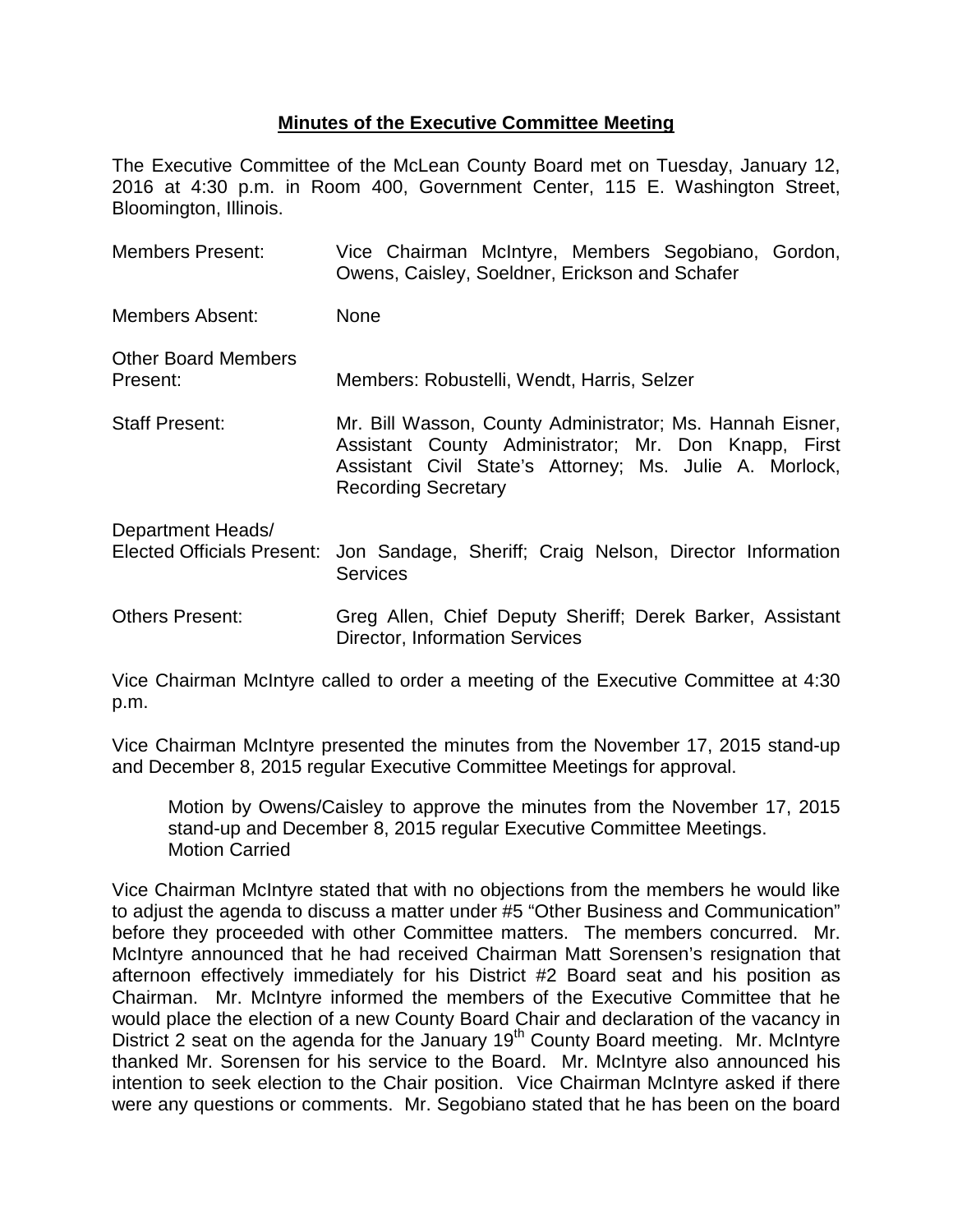Executive Committee Minutes January 12, 2016 Page **2** of **6**

for over 40 years and has served under the leadership of 9 Chairman and Mr. Sorensen has been a great Chairman. He stated that while Mr. Sorensen is currently having some legal difficulties he has not been proven guilty and his family need to be given some consideration during this time. Mr. Segobiano stated that Mr. Sorensen's legal issues need to be left to the judicial system and that as elected officials we need to focus on the constituents of McLean County and continue to guide McLean County in the right direction. Mr. McIntyre stated that he felt that all Board members would continue to promote solidarity and continue to address County business.

Vice Chairman McIntyre asked the members of the Executive Committee if, considering the resignation of Mr. Sorensen, they would be willing to entertain a motion to postpone approval of the Reappointments, Appointments and Resignations to the regular February  $9<sup>th</sup>$  Executive Committee meeting. Mr. Owens asked if this would cause any problems with the operation of these commissions, boards, etc. Mr. Wasson assured the Committee it would not.

Motion by Segobiano/Soeldner to postpone approval of the January Reappointments, Appointments and Resignations to the regular February 9<sup>th</sup> Executive Committee meeting. Motion Carried.

Vice Chairman McIntyre presented for action a request from Craig Nelson, Director of Information Services to approve a contract with Caliber Public Safety for support and maintenance of the EJS integrated justice software system.

Motion by Gordon/Caisley to recommend approval of a contract with Caliber Public Safety for support and maintenance of the EJS integrated justice software system. Motion Carried.

Vice Chairman McIntyre stated that Mr. Nelson had also submitted a general report for the Committee which could be found in their packet and asked the Committee if they had any questions for Mr. Nelson; hearing none he moved on to Chairman Caisley and the Justice Committee.

Chairman Caisley presented a request to approve an Emergency Appropriation Ordinances amending the McLean County Fiscal Year 2016 Combined Annual Appropriation and Budget Ordinance in the Court Services Department 0022, General Fund 0024 to transfer funds from Full-Time 0503.0001 to Occasional/Seasonal 0516.0001.

Motion by Caisley/Owens to recommend approval of an Emergency Appropriation Ordinances Amending the McLean County Fiscal Year 2016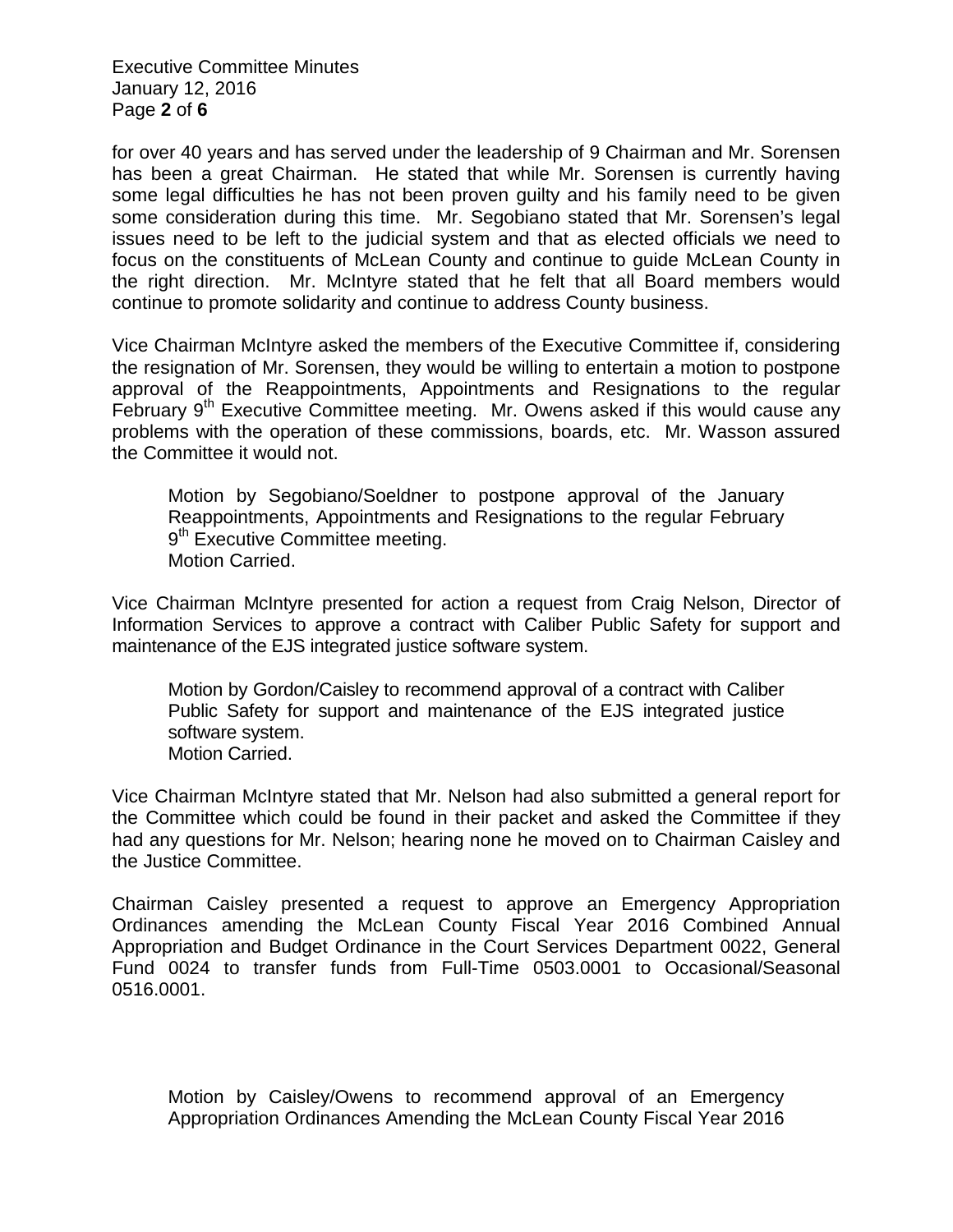Executive Committee Minutes January 12, 2016 Page **3** of **6**

> Combined Annual Appropriation and Budget Ordinance in the Court Services Department 0022, General Fund 0024 to transfer funds from Full-Time 0503.0001 to Occasional/Seasonal 0516.0001. Motion Carried.

Mr. Caisley indicated the Committee would have two other items to be presented to the Board next week for approval. Vice Chairman McIntyre asked if anyone had any questions or comments for Chairman Caisley of the Justice Committee, hearing none he moved on to the Finance Committee and Chairman Owens.

Mr. Benjamin Owens, Chairman, Finance Committee presented for action a request to approve 4.C.1.a. through 4.C.1.s. excluding item h which included several Intergovernmental Agreements with municipalities in the County for services with the Animal Control Department.

Motion by Owens/Schafer to approve items 4.C.1.a. through 4.C.1.s. excluding item h, several Intergovernmental Agreements with municipalities in the County for services with the Animal Control Department.

Member Caisley asked to amend the motion to approve Intergovernmental Agreements after legal staff has made changes to the Agreements including title of town, village and city where appropriate.

Motion by Caisley/Segobiano to recommend approval of Amended Intergovernmental Agreements between Animal Control and several County municipalities after legal staff has made changes to the Agreements including title of town, village and city where appropriate. Motion Carried.

Mr. Owens indicated the Committee had an item going to the Board next week. Vice Chairman McIntyre asked if anyone had any questions or comments for Chairman Owens of the Finance Committee; hearing none he moved on the Health Committee.

Mr. McIntyre as Chairman of the Health Committee presented one item for action, a request to approve an Emergency Appropriation amending the McLean County Fiscal year 2015 combined Appropriation and Budget Ordinance for the WIC Program. Member Gordon asked that the total amount under the present amount column be corrected to reflect \$1,092.

Motion by McIntyre/Segobiano to recommend approval of an Emergency Appropriation amending the McLean County Fiscal year 2015 combined Appropriation and Budget Ordinance for the WIC Program. Motion Carried.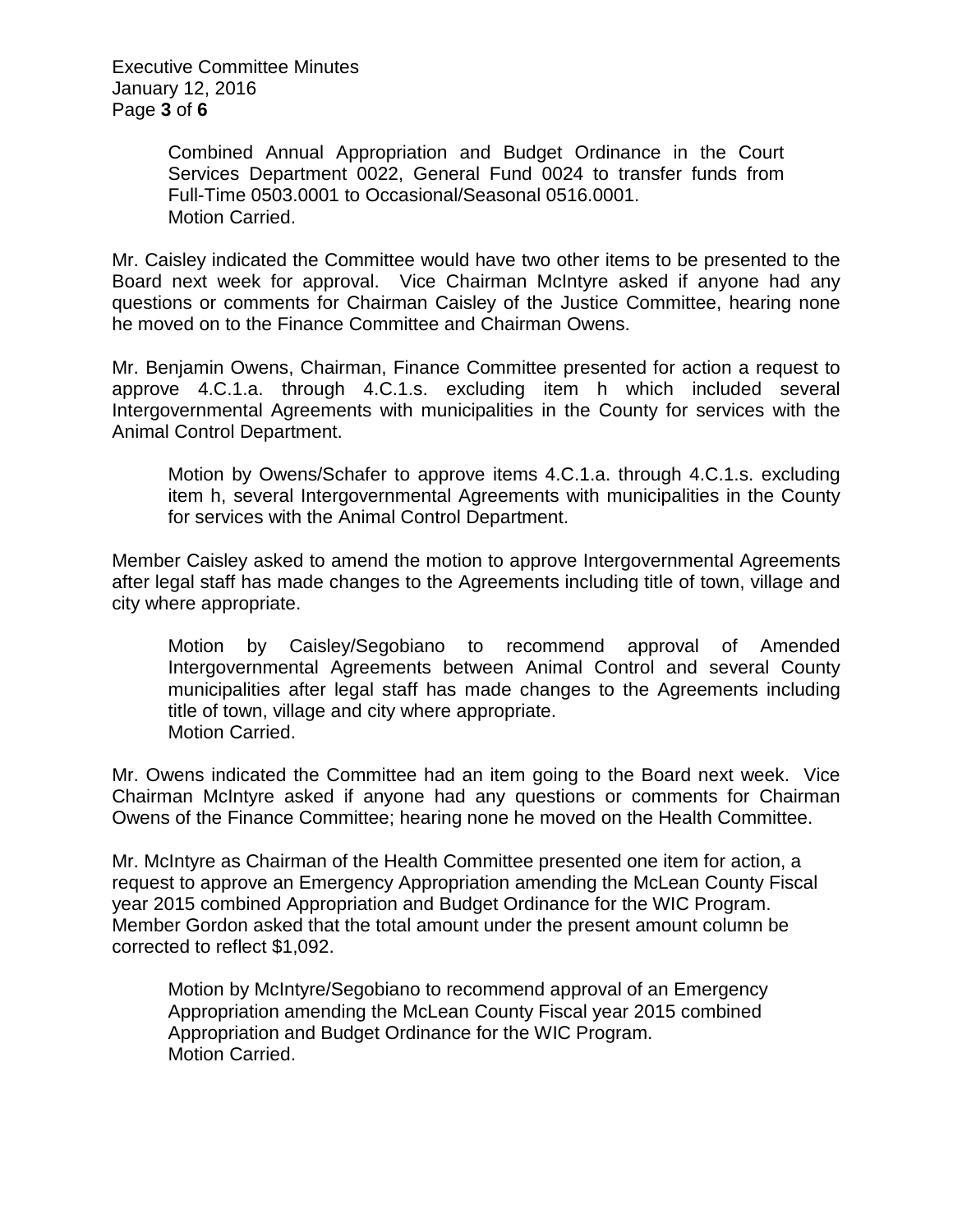Executive Committee Minutes January 12, 2016 Page **4** of **6**

Vice Chairman McIntyre asked if the Committee had any questions for him regarding the Health Committee; hearing none he moved on to Chairman Gordon of the Land Use and Development Committee.

Mr. George Gordon, Chairman of the Land Use and Development Committee, stated that the Land Use and Development Committee had nothing to present for action today. Vice Chairman McIntyre asked if anyone had any questions or comments for Chairman Gordon of the Land Use Committee, hearing none he moved on to Chairman Soeldner of the Transportation Committee.

Mr. Jim Soeldner, Chairman, Transportation Committee presented several items for action before the Committee. The first item for action was a request to approve an Emergency Appropriation Ordinance Amending the McLean County Fiscal Year 2015 Combined Annual Appropriation and Budget Ordinance McLean County Highway Fund 0120 and McLean County Highway Department 0055.

Motion by Soeldner/Segobiano to recommend approval of an Emergency Appropriation Ordinance Amending the McLean County Fiscal Year 2015 Combined Annual Appropriation and Budget Ordinance McLean County Highway Fund 0120 and McLean County Highway Department 0055. Motion Carried.

Mr. Soeldner presented for action a request to approve an Emergency Appropriation Ordinance Amending the McLean County Fiscal Year 2015 Combined Annual Appropriation and Budget Ordinance McLean County Bridge Fund 0121 and McLean County Highway Department 0055.

Motion by Soeldner/Caisley to recommend approval of an Emergency Appropriation Ordinance Amending the McLean County Fiscal Year 2015 Combined Annual Appropriation and Budget Ordinance McLean County Bridge Fund 0121 and McLean County Highway Department 0055. Motion Carried.

Mr. Soeldner presented for action a request to approve an Agreement for Storm Water Education Program Services with the Ecology Action Center, City of Bloomington, Town of Normal, McLean County, and the Bloomington-Normal Water Reclamation District (BNWRD) for February 1, 2016 through January 31, 2019.

Motion by Soeldner/Gordon to recommend approval of an Agreement for Storm Water Education Program Services with the Ecology Action Center, City of Bloomington, Town of Normal, McLean County, and the Bloomington-Normal Water Reclamation District (BNWRD) for February 1, 2016 through January 31, 2019.

Motion Carried.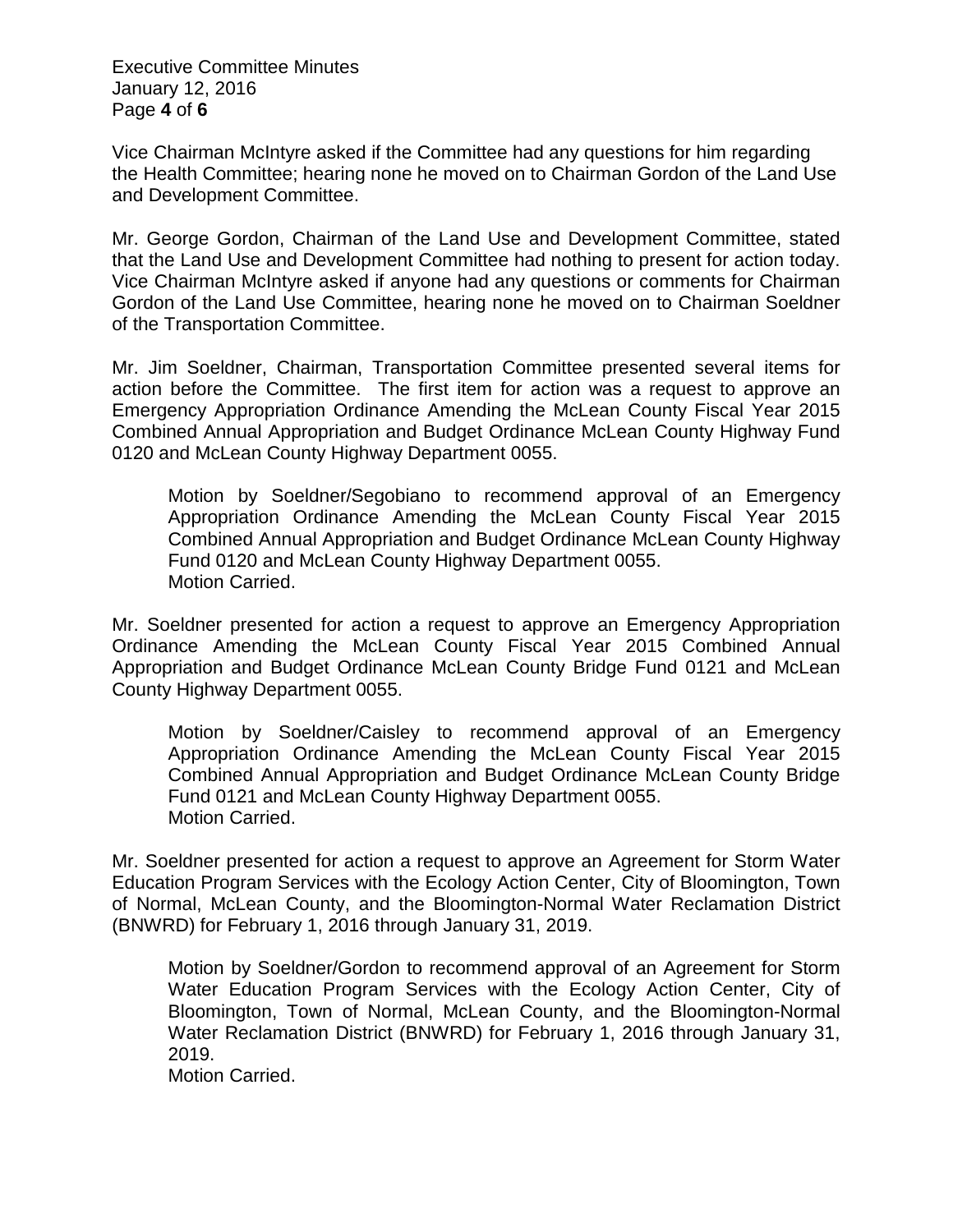Executive Committee Minutes January 12, 2016 Page **5** of **6**

Mr. Soeldner presented for action a request to approve a Natural Gas Pipeline Company of America LLC (NGPL) Road Use Agreement**.** He stated they are building a distribution center in Livingston County but they are going to use County Highway 1 which runs through Cropsey.

Motion by Soeldner/Caisley to recommend approval of a Natural Gas Pipeline Company of America LLC (NGPL) Road Use Agreement. Motion Carried.

Mr. Soeldner indicated that they would have one item to be presented to the Board next week. Vice Chairman McIntyre asked if there were any questions for Chairman Soeldner of the Transportation Committee; hearing none, he moved on to Chairman Segobiano of the Property Committee.

Mr. Segobiano, Chairman of the Property Committee, indicated they had two items to bring to the Committee for action. Mr. Segobiano presented for action a request to approve of an Amendment to the McLean County Code adding a fee for a new picnic shelter.

Motion by Segobiano/Owens to recommend approval of an Amendment to the McLean County Code adding a fee for a new picnic shelter. Motion Carried.

Mr. Segobiano presented for action a request to approval an Amendment to the Amended and Restated Lease Agreement with the PBC.

Motion by Segobiano/Gordon to recommend approval of an Amendment to the Amended and Restated Lease Agreement with the PBC. Motion Carried.

Vice Chairman McIntyre asked if there were any questions of Mr. Segobiano, Chairman of the Property Committee; hearing none he moved on to Mr. Wasson and the report of the County Administrator.

Mr. Wasson presented the report on recent employment activities. Mr. Wasson stated that they had one position that has been refilled under executive oversight which is a network specialist position. Vice Chairman McIntyre asked if there were any questions for Mr. Wasson. Hearing none; Vice Chairman McIntyre asked if the Committee would consider payment of the bills prior going into executive session. The Committee concurred and Vice Chairman McIntyre indicated that there were bills to pay in the amount of \$336,973.42.